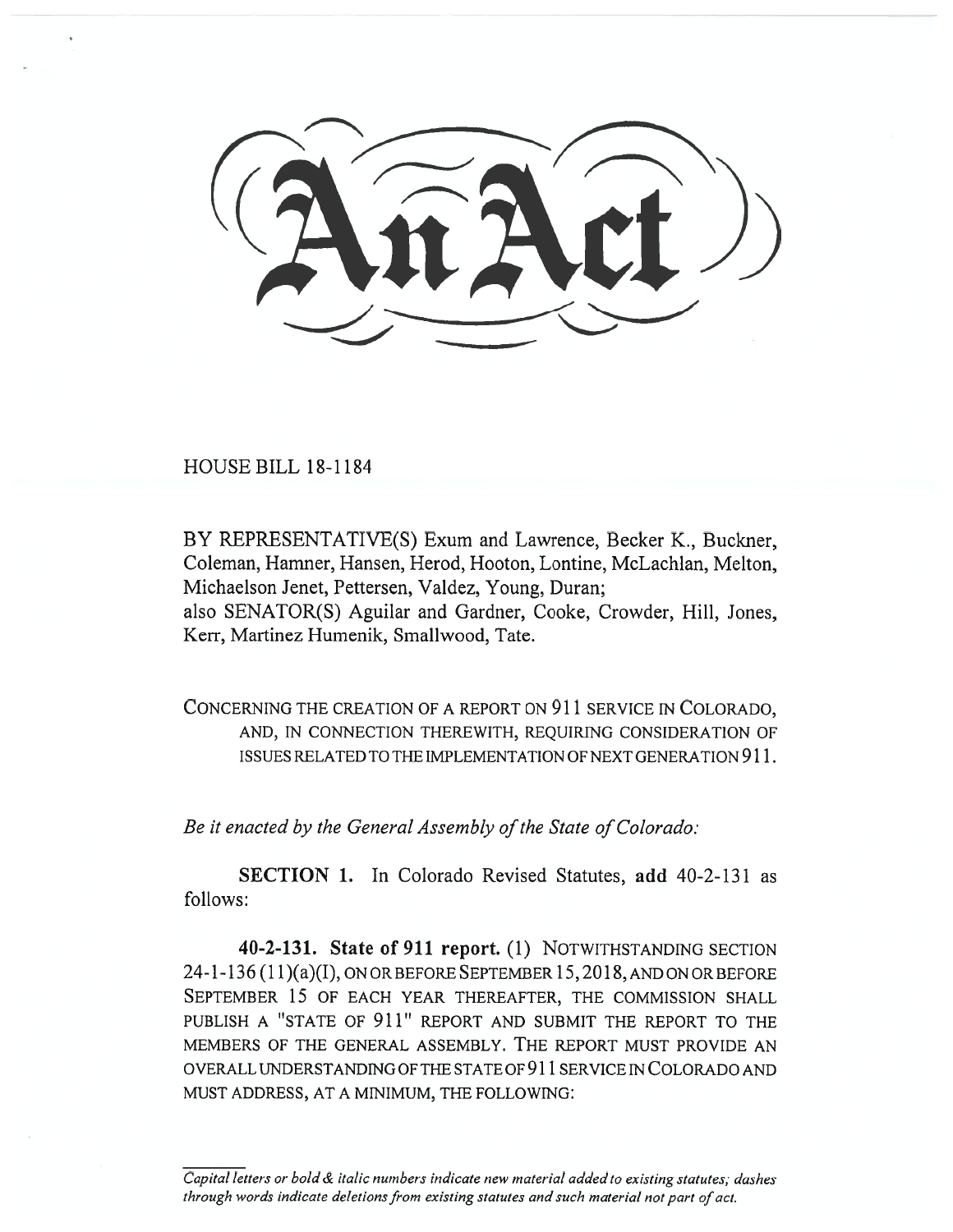(a) THE COMMISSION'S ACTIONS RELATED TO 911 SERVICE IN THE STATE DURING THE PREVIOUS YEAR AS WELL AS PLANNED IMPLEMENTATION ACTIONS RELATED TO 911 SERVICE FOR THE UPCOMING YEAR;

(b) THE CURRENT STATEWIDE STRUCTURE, TECHNOLOGY, AND GENERAL OPERATIONS OF 911 SERVICE TN COLORADO;

(c) 911 NETWORK RELIABILITY AND RESILIENCY;

(d) IDENTIFIED GAPS, VULNERABILITIES, AND NEEDS RELATED TO 911 SERVICE IN THE STATE;

(e) THE IMPACT ON AND INVOLVEMENT OF THE STATE IN FEDERAL ACTIVITIES AND NATIONAL TRENDS AFFECTING 911 SERVICE IN COLORADO;

(f) THE STATE'S PLANNING FOR, TRANSITION TO, AND IMPLEMENTATION OF NEXT GENERATION 911, INCLUDING A PROJECTED TIMELINE FOR FULL STATEWIDE IMPLEMENTATION; AND

(g) A DISCUSSION OF 911 FUNDING AND FISCAL OUTLOOK, INCLUDING CURRENT FUNDING SOURCES AND WHETHER THEY ARE ADEQUATE FOR 911 SERVICE IN THE STATE, AND POTENTIAL FUNDING MECHANISMS FOR THE TRANSITION TO AND IMPLEMENTATION OF NEXT GENERATION 911.

(2) IN DEVELOPING THE REPORT EACH YEAR, THE COMMISSION SHALL CONSULT WITH PUBLIC SAFETY ANSWERING POINTS AS DEFINED IN SECTION 29-11-101(6.5), 911 GOVERNING BODIES AS DEFINED IN SECTION 29-11-101 (4), AND STATEWIDE ORGANIZATIONS THAT REPRESENT PUBLIC SAFETY AGENCIES.

(3) ON OR BEFORE FEBRUARY 1, 2019, AND ON OR BEFORE FEBRUARY 1 OF EACH YEAR THEREAFTER, THE COMMISSION SHALL PRESENT THE REPORT TO THE SENATE COMMITTEE ON BUSINESS, LABOR, AND TECHNOLOGY, OR ITS SUCCESSOR COMMITTEE, AND THE HOUSE OF REPRESENTATIVES COMMITTEE ON BUSINESS AFFAIRS AND LABOR OR ITS SUCCESSOR COMMITTEE.

(4) NOTHING IN THIS SECTION SHALL BE INTERPRETED TO GRANT THE COMMISSION THE AUTHORITY TO REGULATE ANY PROVIDERS OR SERVICES EXEMPT FROM JURISDICTION UNDER SECTION 40-15-401.

PAGE 2-HOUSE BILL 18-1184